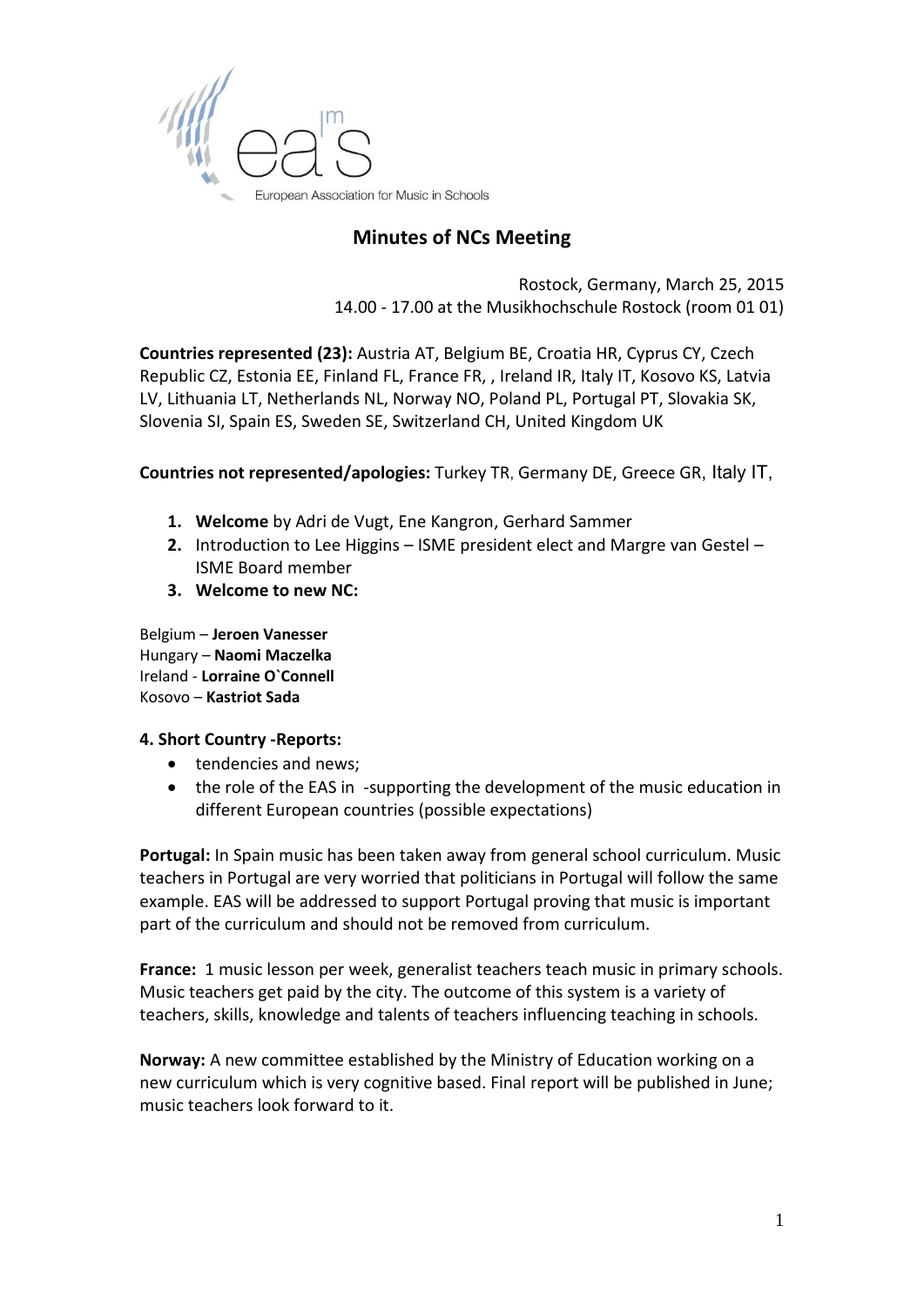

**Sweden:** In 2011 a new Education law, new curriculum and new teacher training program was developed. Now teachers can see the result of these new curriculums. Education field has also felt the political instability.

**The Netherlands:** New system *The Body of Knowledge* has been developed. Music as subject in schools is getting more and more prestige. Level of music in primary schools is very low.

EAS could support The Netherland by creating exchange programmes in music education.

**Lithuania:** The situation is stabile, financial support for music in school has been as before, new criteria for music teachers have been developed. Since 2011 only teachers with pedagogy degree can work in schools. Big event: 3<sup>rd</sup> International Music Olympiad 2016 will be organized in Lithuania.

**Spain:** Since 2013 music in schools is no longer part of the curriculum. In order to protest, NC's are asked to sign the Granada Declaration document that will be sent to Ministry of Education of Spain.

**Hungary**: New education law will be published in June 2015.

**Croatia**: The curriculum that was developed in 2006 is active, focus on Listening to Music. Music in schools has 1 lesson per week. Extra curriculum – 2-6 extra music lessons per week. Specialist teachers teach music in school. In May 2015 symposium is planned to discuss the current and past curriculum.

**Finland**: New curriculum will be published 2016 with focus on practical musicianship. It used to have Extra curriculum music classes for last 40 years; that will be removed from the curriculum.

**Cyprus**: Currently Cyprus is trying to reduce music in secondary schools. Ministry of Education is using examples from around Europe where music is no longer part of secondary education.

In general situation with music in schools has improved, although teachers still prefer set curriculum instead of open curriculum.

**Kosovo**: Music system has been changed. The music curriculum was originally developed from Slovenia example. In schools Year 1-5 generalist teachers are teaching music and often the teachers are even teaching other subjects instead. Kosovo would like to implement Kodaly method. This is still to be discussed.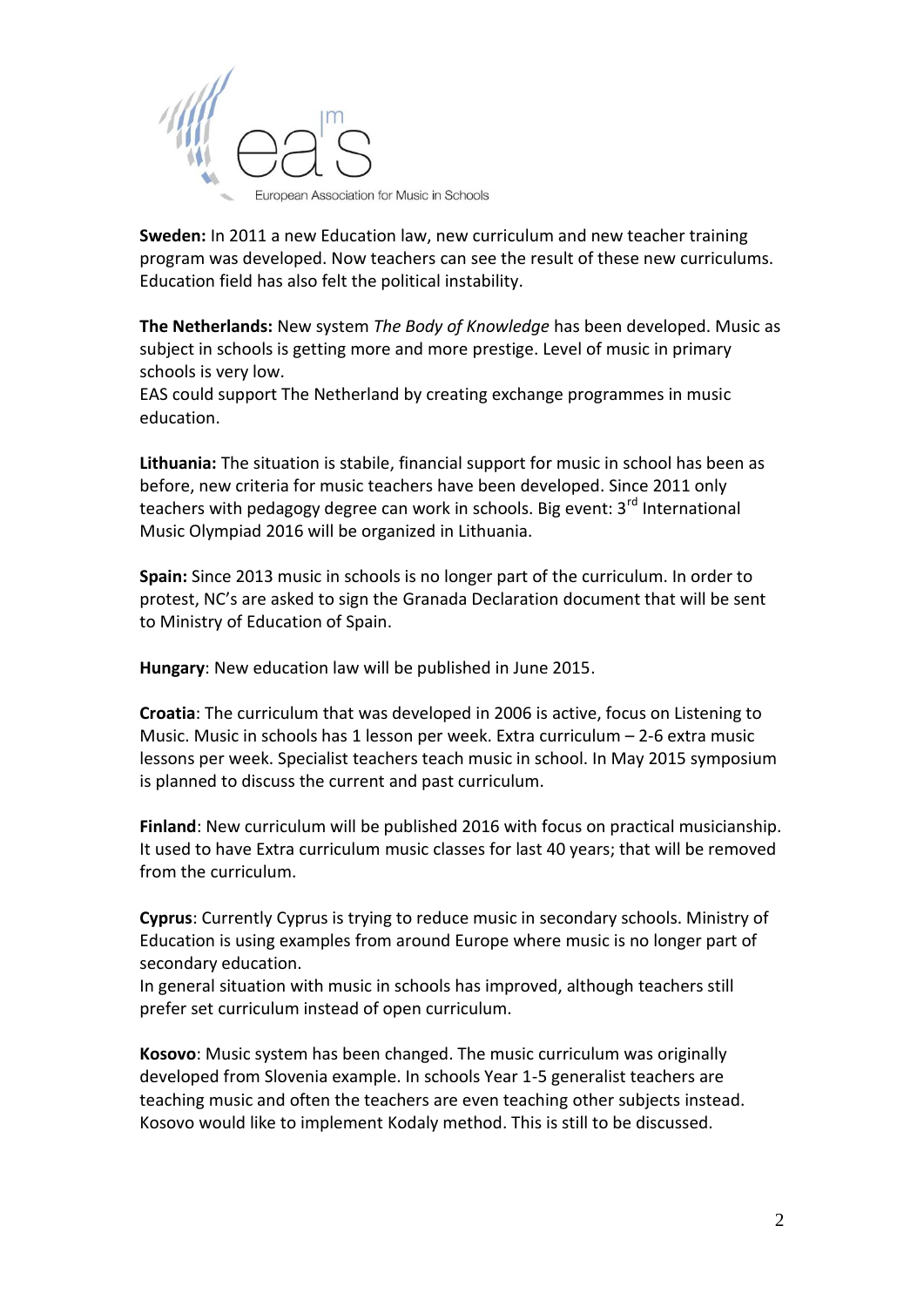

**England**: no specialists in primary schools. In secondary school the focus is on math and language instead of arts. The Arts

Teacher training - .At the moment assessment from curriculum has been removed

**Poland**: There is no music in Years 1-3. In year 4 and 5 there are 2 music lessons per week, in Years 6-8 there is 1 lesson per week; no music in secondary schools. In extra curriculum music lessons Creating music is used as base.

**Ireland**: In secondary school music is not compulsory, but more and more student chose music. The focus is more on performing. Music is thought by generalist teachers until age 12. 1995. Ireland was described as the worse music education system. Now the situation has changed a lot. Ireland is trying to move away exam's based assessment.

**Slovenia**: Music was chosen as a state exam in 2014. As these exams are based on written tasks, it is a conflict about how to assess creativity. It raises a lot of things to discus for the future. Primary school (up to age 14) students have 2 music lessons per week; in general secondary school level of knowledge is lower. This is seen in Music Olympiads.

**Switzerland**: 1 music lesson per week in secondary school is compulsory. MTT \* happens both in Music Universities and Pedagogy high schools. Music teachers from Music Universities are better trained. Now curriculum points our music as one of 6 top important subjects! Current political situation has effected to student exchange program – Erasmus program has stooped.

\*MTT – music Teacher Training

**Belgium**: No music education in primary school (just like in The Netherlands). Secondary school Age 12, age 13 - 1 lesson a week, Age 14, 15 – no music. Age 18 depends of the administration if there is music or not.

**Austria**: 2 lessons per week in school. Situation is stable. New challenge is the new TT system.

## **Latvia**:

As this is the IV Latvian Music Olympiad in 2015, music as a subject gets the recognition of being relevant subject to other subject areas. In July 2015 Youth Song and Dance festival will take place.

**Estonia**: music education is in a safe "faze". Music is compulsory. Year 1- 4 there are 2 lessons per week, Year 5 and up to the end of Gymnasium (18 years) – 1 lesson per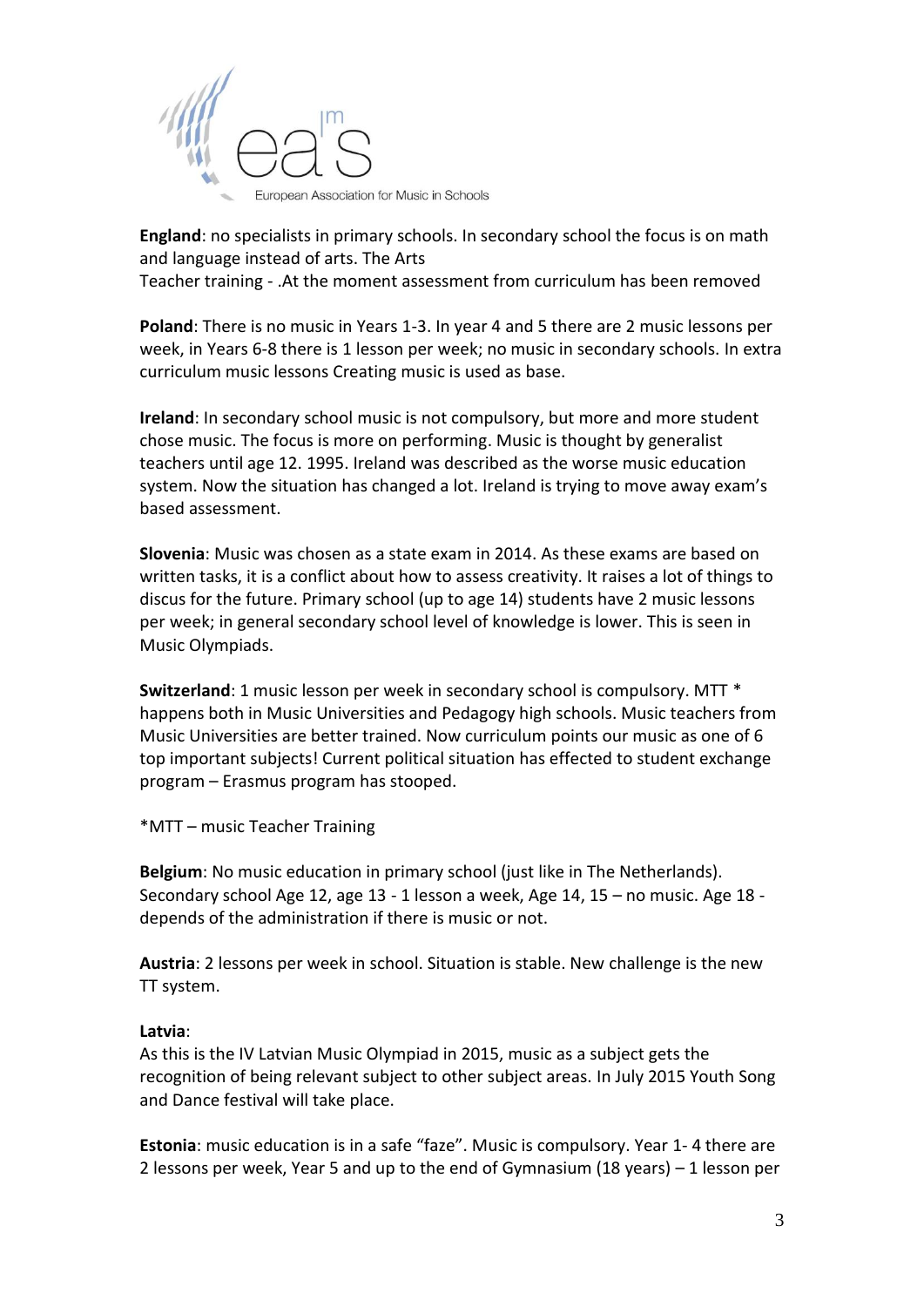

week. So far music was part of preschool and kindergarten curriculum and was taught by specialist teachers.

## **5. Roles and tasks of the National Coordinators and Contact Persons:**

- position, role and local activities in the NC`s country;
- presentation of the country on the EAS website;
- new signed agreements for the period 2015-2017

New agreements / contracts will be signed in 2017. An electronic copy will be sent to all NCs.

EAS board has discussed the opportunity to involve leaders of national associations in EAS in the future. NC representatives find this as great idea and share ideas on how to attract new participants.

Countries section on EAS website is still very important. All NCs have been asked to update the national page, contact persons and institutions and to reply to Ene Kangron by April 3, 2015.

NC suggest to become members with Erasmus and to make Music Teachers exchange more effective.

# **6. EAS conference 2016/Lithuania and the 3rd IMuO -** Ruta Girdzijauskiene

- 1) EAS conference 2016 under the name Creativity and will take place in Vilnius.
- 2) 3rd International Music Olympiad (See the website [http://www.music](http://www.music-olympiad2016.lt/)[olympiad2016.lt/](http://www.music-olympiad2016.lt/)) will take place April 28 – 30, 2016 in Klaipeda, Lithuania
- 3) Hanne O represents the next International Youth Choir Meeting in Lithuania in 2016

#### **7. EAS Special Focus Groups (SFG) –** Isolde Malmberg

What is SFG?

Groups of people that have the same interest; EAs could be the platform of sharing ideas; "coordinate" with open borders. (See more on: [http://www.eas](http://www.eas-music.org/activities/special-focus-groups-sfg/)[music.org/activities/special-focus-groups-sfg/\)](http://www.eas-music.org/activities/special-focus-groups-sfg/)

Who should be the members? EAS members; MTT, Videos of music lessons, ect.

How will it work? Gather with colleagues, communicate

What For?

Symposia, idea exchange, publications, projects.